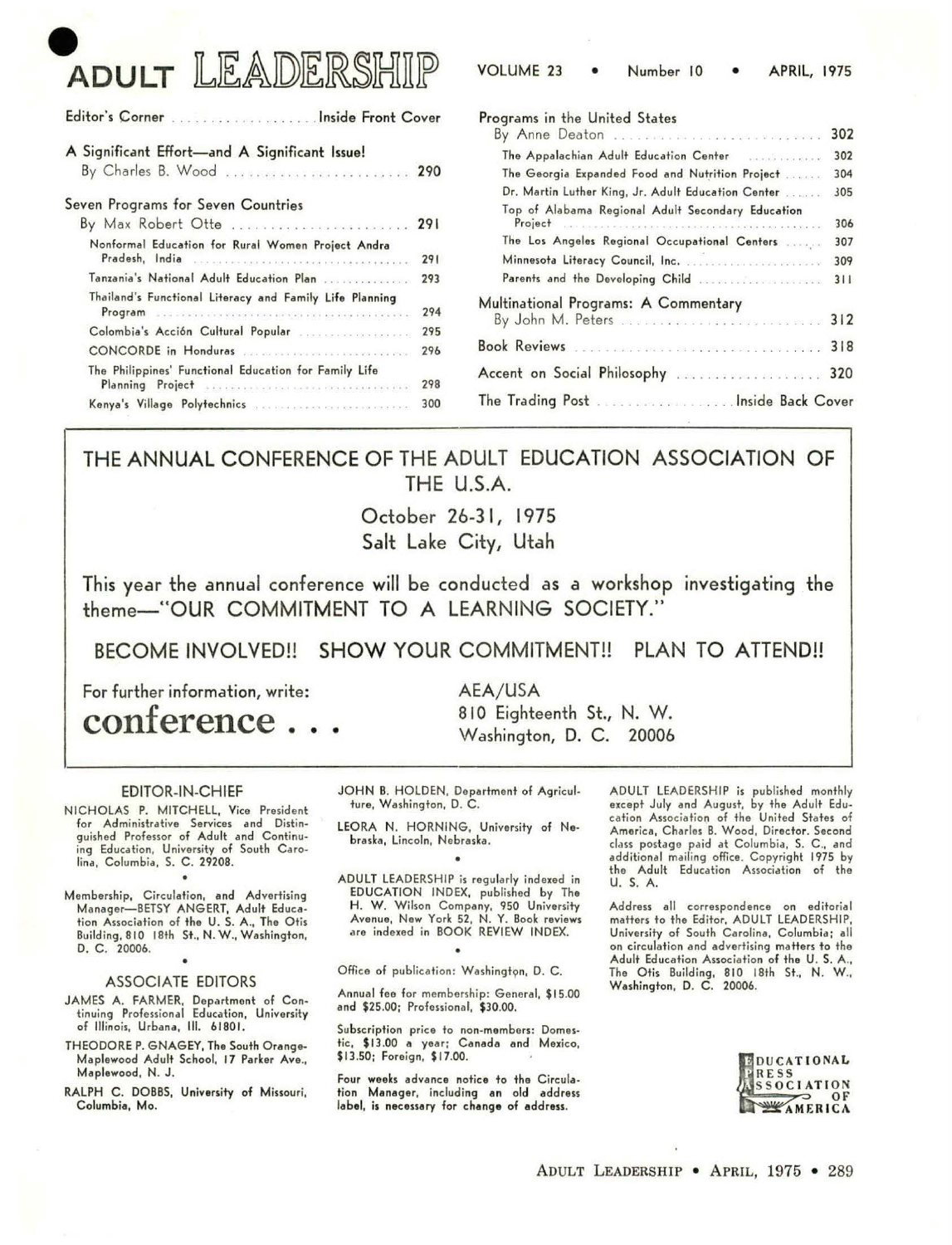• terials, which are scarce and expensive. The products made by the trainees are sold, and trainees are hired out on local contracts. Jobs such as the construction ·of houses, the building of pavillions in a local fair, the construction of furniture for primary schools, and the sewing of clothes for sale in the marketplace are all ways· to provide income for the Village Polytechnics. By selling their products and services while training, the trainees gain confidence and favor in the community at large.

Those responsible for Village Polytechnics at the local level, the government, and NCCK,. are particularly concerned with the subsequent employment of the trainees. This has led to the establishment of workgroups, which are meant to spur the trainees into partnerships to pool their efforts and help raise the necessary capital for tools and materials. Sometimes, however, self employment is not practical. Lack of capital for the workgroups and lack of professional experience means that some managers must place all their two-year graduates into local shops.

It is. generally agreed that the demand for skilled artisans in rural areas is dependent upon the level of development of the areas concerned. One may speculate that unemployed Village Polytechnic graduates might eventually inundate the local .markets in such areas as carpentry or masonry. However, the Village Polytechnic movement is extremely sensitive to this potential problem, and both NCCK and government leaders continually urge management committees to broaden and diversify their offerings to avoid the occurrence of such a situation.

Although the quantity of programs and the number of its graduates appears small in relation to the vast number of individuals who need both training and employment, a great deal of attention and some greater measure of national commitment have been generated by Village Polytech**nics.** 

The ultimate outcome of the Village Polytechnics program will be dependent upon funding sources but more importantly upon whether there is genuine and concerted support in planning, administration, and implementation among the rural people whose economic well being is greatly affected by competent, trained manpower. During their brief lifetime, Village Polytechnics have demonstrated that the concept of providing low cost, pragmatic, and relevant training is both a viable and an important one in aiding the development of people as purposeful and productive members of Kenyan society.

## **PROGRAMS IN THE UNITED STATES**

#### **By Anne Deaton**

In 1970 adult educators were told, "Yesterday's focus was on the individual, today the emphasis is on community needs."<sup>1</sup> In 1975, at the Multinational Workshop on Adult Education, U.S. educators called for a *dual* emphasis.

Educators representing the U.S. projects affirmed the thesis that personal needs are in part "shaped, conditioned, and channeled by the social structures and forces of the human society in which each individual is born."<sup>2</sup> Yet, their various experiences suggest that this thesis alone comprises too broad a .framework within which the adult educator can effectively begin to act. In their designs for alternative adult education programs, therefore, the U.S. projects expressed a dedication to meeting the needs of the "individual" who both shapes and is shaped by a milieu of social forces.

The strength of the U.S. contribution as a whole lies in the diverse strategies the projects employ to remedy the problems of educational deficiencies among disadvantaged adults. To some extent this diversity is explained by the range of institutional structures and sponsorship through which the various projects operate and by the alternative methodologies developed to accomplish their particular tasks. The following seven program descriptions represent summaries of the U.S. projects based on background papers authored by the presenters and the actual presentations made at the Workshop.

#### **The Appalachian Adult Education Center** <sup>3</sup>

The Appalachian Adult Education Center (AAEC), located on the campus of ·Morehead State University in Eastern Kentucky, represents

Appalachian Adult Basic Education Center, Morehead State University, Morehead, Ky.

*Anne Deaton* **is** *a graduate assistant in the Department of Continuing and Higher Education, University of Ten*nessee at Knoxville, and Field Researcher, AEA Multi $national$  *Workshop Project.* 

<sup>&</sup>lt;sup>1</sup> Ernest E. McMahon, *Needs of People and Their Com* $m$ *unities and the Adult Educator.* Adult Education Asso**ciat10n of the USA, 1970, p. v.** 

<sup>2</sup>**Harry~- Miller,** *Partieipaf.ion of Aclnlts in Education:*  Liberal Education for Adults, 1967, p. 3. *A Force F1cld A 11a}11sifl.* **Boston: Center for the Study of**  *i*;beral\_Education\_for\_Adults, 1967, p. 3.<br>- <sup>3</sup> *Project\_Presenters:* George\_Eyster, Ann\_H. Drennan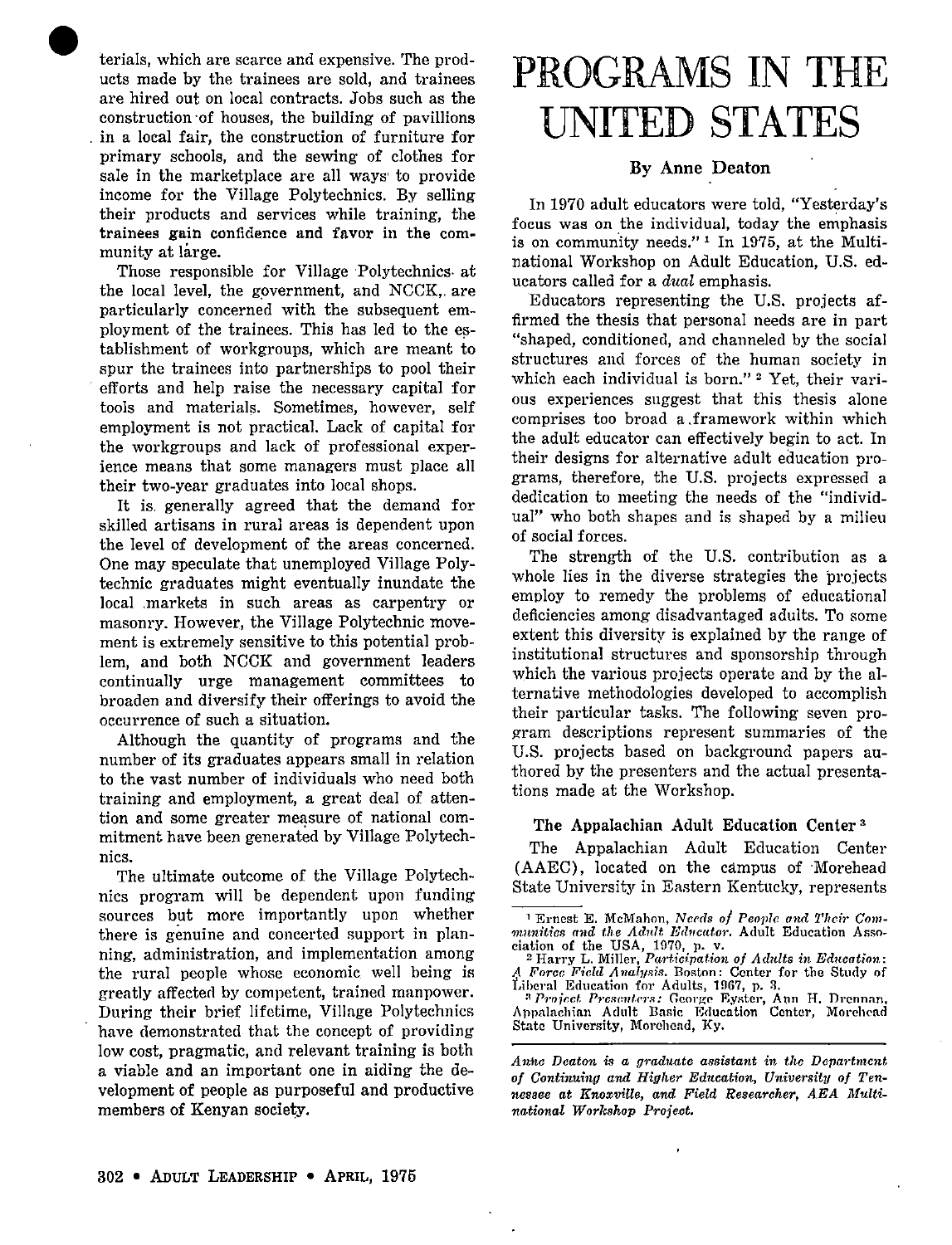.gional university's approach to the development, demonstration, and dissemination of innovative methods and materials in adult education. AAEC brings together the resources of federal, state, and local governments in its thirteen-state region in an effort to meet the varied educational needs of a unique population of undereducated Americans.

Acknowledging the Center's regional focus, however, does not detract from the far reaching impact of its findings. Indeed, the overall objective of the Center is to "effect significant improvement in the efficiency and quality of adult basic education throughout the nation." Hence, the Center emphasizes analysis of the developmental processes of effective adult education in many areas. Since 1967, AAEC has been engaged in more than one hundred projects in areas ranging from the development of rural community schools to the study of literacy programs in conjunction with vocational agricultural education.

AAEC, due to its regional status, is able to circumvent the constraints of political and geographic boundaries. The Center develops projects at the local level in response to problems identified by the region's state directors of adult education and libraries. At the local level AAEC assists the project staff in formulating possible solutions to these problems, in monitoring the project's progress, and in reporting project results and recommendations back to the state directors. This approach to regional problems minimizes the amount of time and money individual states must spend to reach solutions to community problems.

In Kentucky, for example, AAEC was asked to develop a program of individualized instruction through· learning centers. AAEC, with multiple agency support, demonstrated the effectiveness of a learning center through three basic procedures employed in all AAEC projects:

- ( 1) *cormnunity assessment--a* review of demographic information, community needs, and resources.
- (2) *establishing ob.iectives-in* conjunction with project staffs and community policy makers.
- (3) *management by objectives-outlining* specific goals, activities, responsibilities, knowledge needs, and evaluation procedures.

This one learning center's success encouraged the development of learning centers throughout Kentucky. Also, subsequent AAEC studies of the benefits of home instruction by paraprofessionals resulted in Kentucky's adoption of that delivery system for a particular portion of the target population. The Kentucky projects were grounded in four major concepts which guide all work at the Center:

- (1) that educational programs must be designed in terms of the characteristics and' needs of the client;
- (2) that education for adults must stress the' development of basic skills and their application to the business of everyday living;
- (3) that adults are most effectively served through cooperative planning and sharing of the education and welfare resources of the community; and
- ( 4) that demonstration projects should
	- (a) be capable of replication;
	- (b) continue after the demonstration period; and
	- (c) disseminate their findings.

As already indicated in the first of these concepts, AAEC has found it useful for purposes of need assessment to categorize the 57 million adults in the U.S. with less than a high school education into four groups of people. *Group I*  refers to economically secure adults with less than a high school education. They accept the value of education and can be easily recruited through the media to learn in class settings. *Group II* refers to a less economically stable class of neople who also place a high value on education. Heavy work schedules and family responsibilities often frustrate their desires to participate in educational activities. People in *Group* III, while maintaining a respect for education, are quite difficult to recruit. Their time and energies are reserved for eking out a living. Unlike the first two grouns, they do not respond to media recruitment. AAEC studies show this group necessitates one-to-one recruitment ( either door-to-door or agency referrals). The people of *Group IV* are fatalistic about their life chances and are highest in priority on an index of need. AAEC studies indicate that people in this group,. once recruited, show significant gains in learning through home instruction.

An ahalysis of these four groups suggests. that distinct educational delivery systems are required to match the particular characteristics of the persons in each group. The findings from studies of these four groups relate to an extensive list of demonstration projects dealing with new programs, materials, facilities, teaching techniques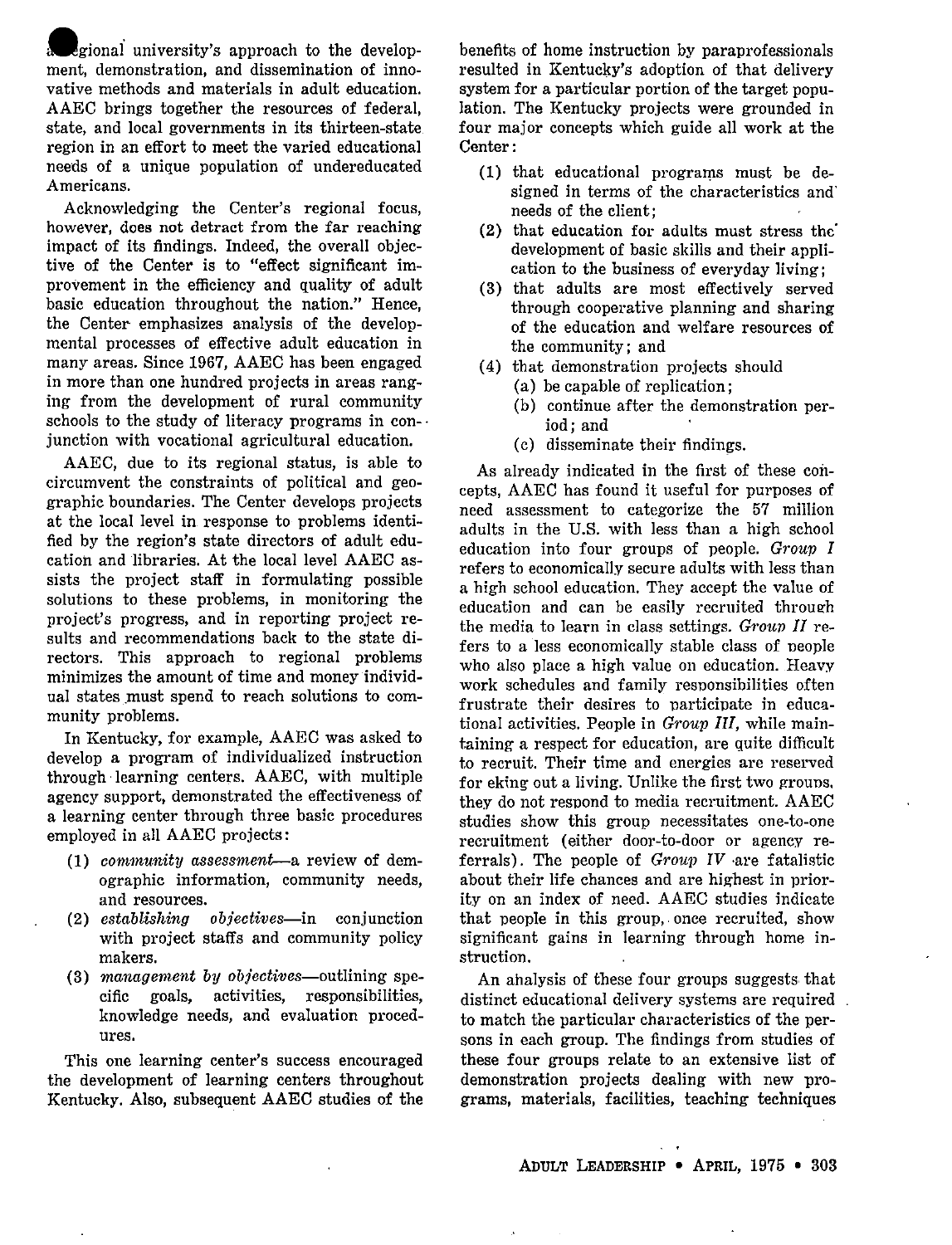• and educational technology. Because of AAEC's comprehensive dissemination efforts through print, nonprint, personal contact, and technical assistance, its major findings have influenced the development of programs in states across the Appalachian region and the nation.

AAEC is presently demonstrating the value of indigenous paraprofessionals taking ABE· instruction into the homes of adults who are members of Group IV. A related study is also underway to evaluate the effectiveness of a televised adult secondary series, alone and in combination with other support systems like home study instruction. Additional demonstration projects are investigating the ways in which ABE and public libraries can best coordinate services to all disadvantaged adults.

In all these endeavors AAEC serves as a model for other regions with unique populations of disadvantaged adults. AAEC is both a catalyst for improving the lives of the people within its region and a stimulus for adult educators throughout the nation to adopt those educational innovations which demonstration has proved viable.

#### **The Georgia Expanded Food and Nutrition Project•**

The Georgia Expanded Food · and Nutrition Project (EFNEP) represents one state's role in a nation-wide effort to help low-income families improve the nutritional quality of their diets. EFNEP merits the attention of adult educators for two reasons in particular: (1) EFNEP exemplifies a successful home-based instruction program, and (2) EFNEP demonstrates that paraprofessionals can be the vital link between state and local service agencies and the disadvantaged adults they are trying to reach.

EFNEP operates through the Cooperative Extension Service which was granted this responsibility by Congress. Congress selected Cooperative Extension because of its unique organizational structure which combines the resources of the United States Department of Agriculture, state land-grant institutions, and local governments.

In Georgia, since 1969, EFNEP has functioned through county extension offices manned by college-trained county extension agents. The extension nutrition agent in this group trains and supervises the paraprofessional nutrition aides who take nutrition education directly into the homes · of the clients.

In 1973-74, two hundred paraprofessionals in Georgia's EFNEP, under the supervision of twenty-eight agents, taught 43,106 homemakers. Such numbers in themselves testify to the extent of EFNEP's outreach to low-income families. EFNEP's staff feels that their success is largely due to (1) the use of paraprofessionals as nutrition aides, and (2) the use of assessment techniques which effectively determine the client's dietary needs.

The heavy reliance on paraprofessionals is due to their ability to communicate with low-income clients. EFNEP stresses that paraprofessionals initially are unlikely to possess even a basic understanding of nutrition and education concepts. Nevertheless, each paraprofessional engages in an intensive orientation program followed by weekly inservice training sessions to ensure basic teaching competence in nutrition and related areas. Upon employment, the paraprofessional receives two weeks of training in EFNEP's basic nutrition curriculum and in program mechanics. Emphasis in both orientation and in-service training is placed on developing a keen awareness of the interrelated needs, characteristics and values of the target audience.

ń,

EFNEP's second major strength, effective need assessment, is a product of the following sources of information in judging a homemaker's particular needs:

- (1) Food recall based on 24-hour record of the homemaker's dietary, intake provides an indication of the homemaker's current eating patterns.
- (2) Specialists' recommendations.
- (3) Paraprofessionals' observations· recorded in detailed logs.
- ( 4) Homemaker's expressed needs.

Unique among these sources is the food recall record which also assesses the behavioral change in the diet of each homemaker. Recalls are recorded when a homemaker first joins EFNEP and thereafter at six month intervals. The food recall records of 1972-73 indicate that EFNEP has significantly increased the dietary intake of participating families.

Careful examination by the nutrition agent and paraprofessional of information gain e d through need assessment procedures determines the area in which the homemaker will begin study. In addition to a basic "curriculum" covering instruction in food and nutrition areas,

**<sup>4</sup>***Project Presenters:* **Dr. Nan B. Preas, Mrs. Ann Peisher, Expanded Food and Nutrition Education Program, Cooperative Extension Service, University of Georgia, Athens.**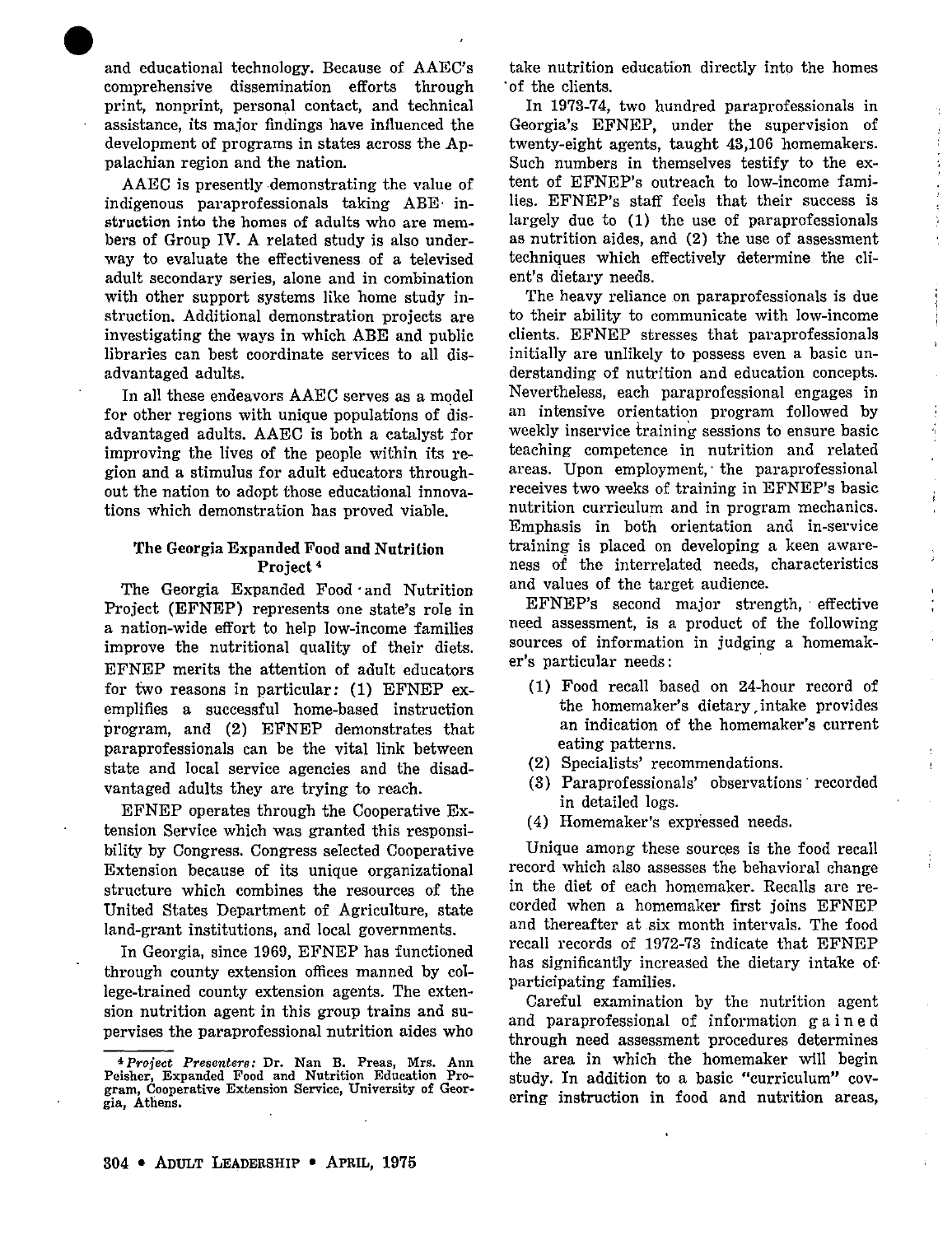other areas related to food nutrition such as consumer education, gardening and sanitary practices are also introduced.

The learning characteristics and particular needs of EFNEP's target population have similarly influenced the way in which this basic curriculum is presented. Three techniques of instruction have proven themselves valuable to both the learner and the paraprofessional:

- (l) *Minl,..lesson-A* one page guide for the paraprofessional which lists the lesson's major points and suggests activities to actively involve the homemaker during and between home visits.
- (2) *Illustrated concept-A* graphic expression of the lesson.
- (3) *Illustrated handout-A* single-page illustrated sheet left with the homemaker which reiterates the main point of the day's lesson.

Several basic concept packets have been developed to assist ·the paraprofessional in matching the appropriate educational materials to the particular needs 6f each homemaker. The first packet deals with the basic four food groups and is  $\mathbf{r}$ used with beginning homemakers; the second illustrates the proper handling of food and is appropriate for second year homemakers; the third packet, serving more advanced homemakers, teaches the relationships of food to nutrients and nutrient function.

EFNEP's educational methodology reviewed above facilitates the paraprofessional's teaching and the homemaker's learning in an unhurried but progressive manner. Indeed, the key word in EFNEP now is progression. While remaining true to its original objective, EFNEP is training paraprofessionals to assist the homemaker in the transition from individual instruction to group experience outside the home and in other Extension programs. This expanded objective is designed to further the coordination of activities between EFNEP and other agencies with complementary interests in disadvantaged families while broadening EFNEP's total impact in target communities throughout Georgia.

#### **Dr. Martin Luther King, Jr. Adult Education Center** <sup>5</sup>

The Dr. Martin Luther King, Jr. Adult Education Center shares a unique relationship with the community in which it is located and with its major sponsor, Kankakee Community College. The King Center is a learning center which offers basic education and GED proficiency programs for adults. Basically, it is the King Center's purpose to foster dignity and security in each student.

The King Center, founded in 1968, is modeled after an innovative adult education center in Chicago's Woodlawn area. A Catholic priest and nun sought to duplicate the Woodlawn approach in a three-story house located in a predominately black Kankakee neighborhood. The house and location were chosen as the best learning facility to overcome obstacles to participation such as : (1) lack of transportation; (2) differences in social and academic status with people in other sections of the city; (3) the need for learning environment that did not recall failure and frustration;  $(4)$  the stimulus of a "success orientation" in the student's own neighborhood, and (5) the lack of child care facilities.

The encouragement and support extended by Kankakee Community College (KCC) was crucial to the establishment of the King Center. Impressed with the idea and philosophy of a neighborhood learning center, KCC agreed to include the King Center as one of the college's projects. Administering the King Center under KCC's Continuing Education Program enabled the King Center to operate with considerable creativity and autonomy. At the same time it received the direction and assistance needed to overcome the many hurdles facing a new program.

KCC's nurturing role is a significant departure from and reinterpretation of the way in which institutions of higher learning can support community development efforts without controlling them. The King Center affords a· channel through which the resources of a community college can flow to the target area. These resources include not only money and the expertise of educational staffs, but also KCC's ability to facilitate the involvement of state and federal programs, knowledgeable advisory groups, community organizations, and the public media.

In addition to KCC's input, another factor which has greatly contributed to the King Center's success is the day care center housed in a building adjacent to the King Center. With the support of Public Aid funds for families unable to pay for their childrens' participation, the day care center has grown from a two-hour program

**<sup>5</sup>** *Project Presenters:* **Rosemary Mayer, SSCM, Dr. Martin Luther King Education Center, Kankakee, Ill. and Dr. David Ferris, Director, Adult and Continuing Education, Kankakee Community College, •Kankakee.**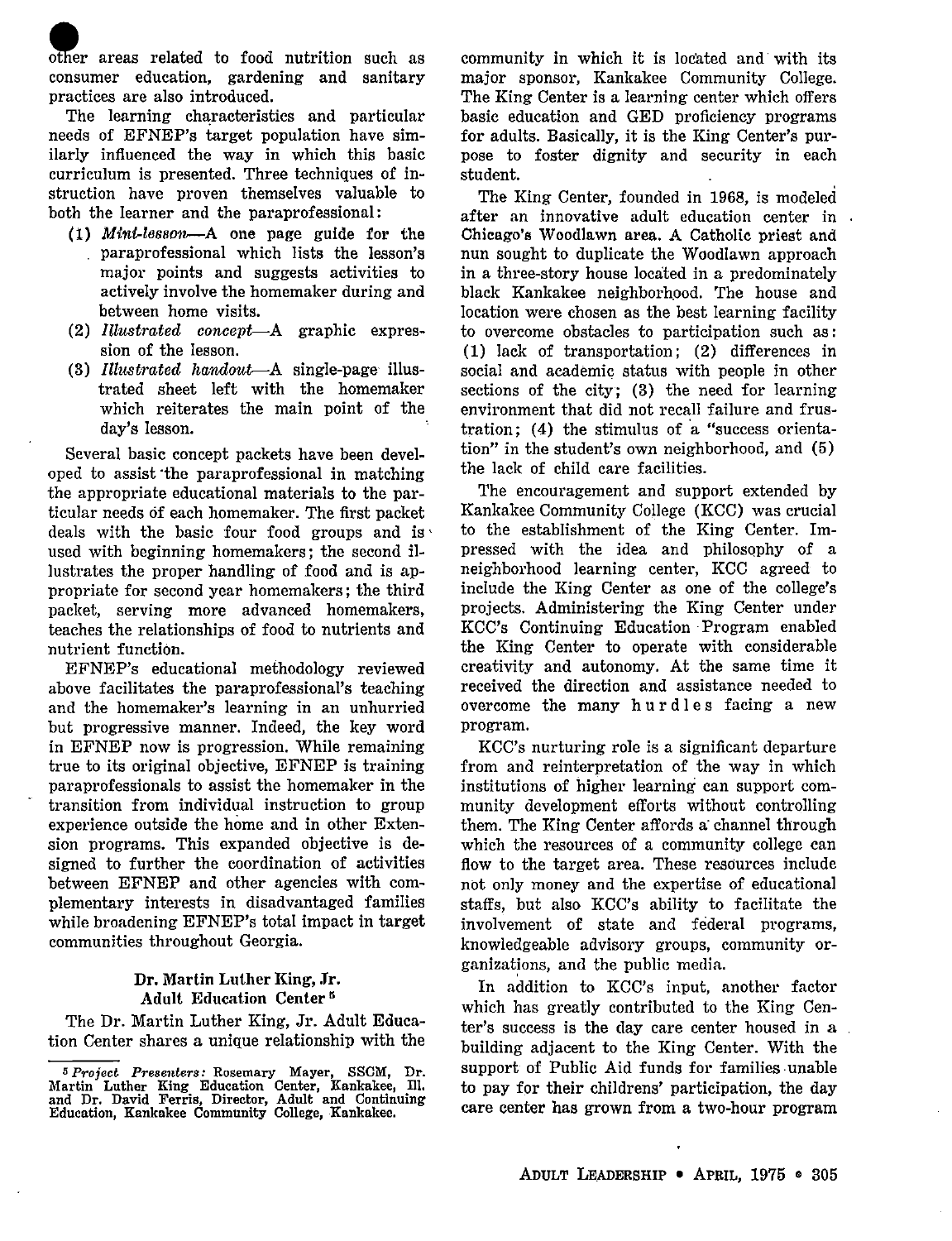**these and other** 309(b) dissemination efforts,

#### *The Effeativeness of 309(b) Dissemination*

-17-

A question included in our national survey of 805 local ABE directors read as follows: "Listed below are some major 309(b) projects funded in the past. Please indicate how familiar you are with each project." Seven of the largest and most publicized projects were listed and briefly de-· scribed.<sup>1</sup> Respondents were asked to check one of four response options: (1) never heard of it; (2) heard of it but have no details; (3) quite familiar, but have not used project ideas or products; (4) quite familiar. I have used project ideas or products.

As might be expected, the results indicated that project dissemination efforts were most successful within their respective geographical regions. Thus, in the Southwest 60 percent of local directors had at least heard of SWCEL and in the.same region' some 73 percent had heard of Texas Guidance and Counseling. Reported adoption rates in this region were 12.4 percent for SWCEL and 19.2 percent for Texas Guidance. In Western states, about 53 percent of .1ocal directors had heard of Communi-Link and some 13 percent reported using a project idea or product.

Although the 309(b)projects listed in our questionnaire seemed to have met with some regional dissemination success, none, except possibly the Appalachian ABE Center, succeeded particularly well in disseminating nationally, as Table 5 shows,·

1 In addition to the four projects studied in depth, the list included the Appalachian ABE Center (Kentucky), the Adult Armchair Project (Pa.), and the Southern Regional Educational Board ABE Project (Ga.),